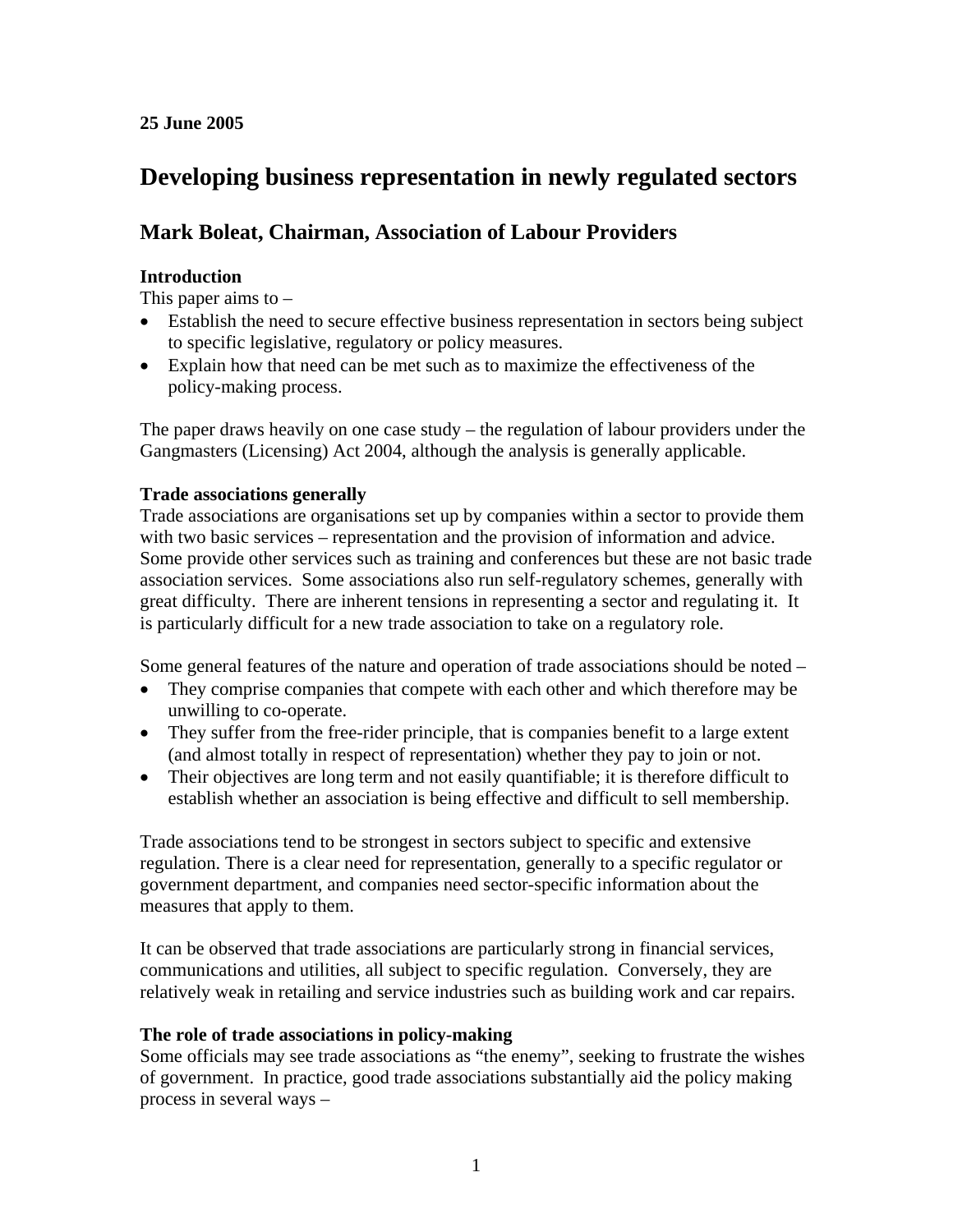- They can provide the views of the industry through a single source, rather than many individual companies. Good associations are also expert on public policy and therefore present views in a way that is relevant to the process and do not, for example, demand things that cannot be done.
- They can be an informal sounding board at the early stages of the policy-making process. This should help ensure that the industry, the issues, and the implications of possible policy measures are properly understood.
- Staff of an association should be expert on their sector and the relevant regulation and legislation and therefore can provide a useful resource to policy makers. They can provide factual information when needed and can usefully provide a check, particularly to help ensure that draft legislation and regulations are not faulty and will achieve their desired purpose.
- They can help "sell" policies and regulations to a sector if they have been consulted and involved.
- They can be a counterweight to other lobbying bodies, such as environmental groups and trades unions.
- They can be a channel of communication between an industry and the government. This can include using the association as a cover for an official view that could not otherwise be given. (Wording such the following can be useful: "The association believes that the government's current intention is to introduce the new regulations from…..)

However, trade associations can bring these benefits to the process only if they are effective. This requires that –

- They effectively represent the interests of their members.
- They have staff who can add value through their own knowledge of the sector and of regulation.

In turn these require that their membership covers a reasonable proportion of their sector and that they are adequately funded.

# **The specific problem in newly regulated sectors**

For reasons that have already been explained trade associations tend to be strongest in sectors subject to specific regulation. They tend to be weak or non-existent in sectors which are being newly subject to regulation. This is largely because there has been no need for a representative voice or for specific information and advice services. The sector may also have problems that have precipitated the need for regulation that in turn may make it difficult for a trade association to be effective. Those companies engaging in malpractice which leads to regulation tend to unwilling to support a trade association and indeed may actively obstruct any association.

However, a sector being subject to regulation for the first time needs an effective representative voice, and government also needs a strong association for the reasons set out above. In short there is likely to be a need for a strong trade association, but one will not exist.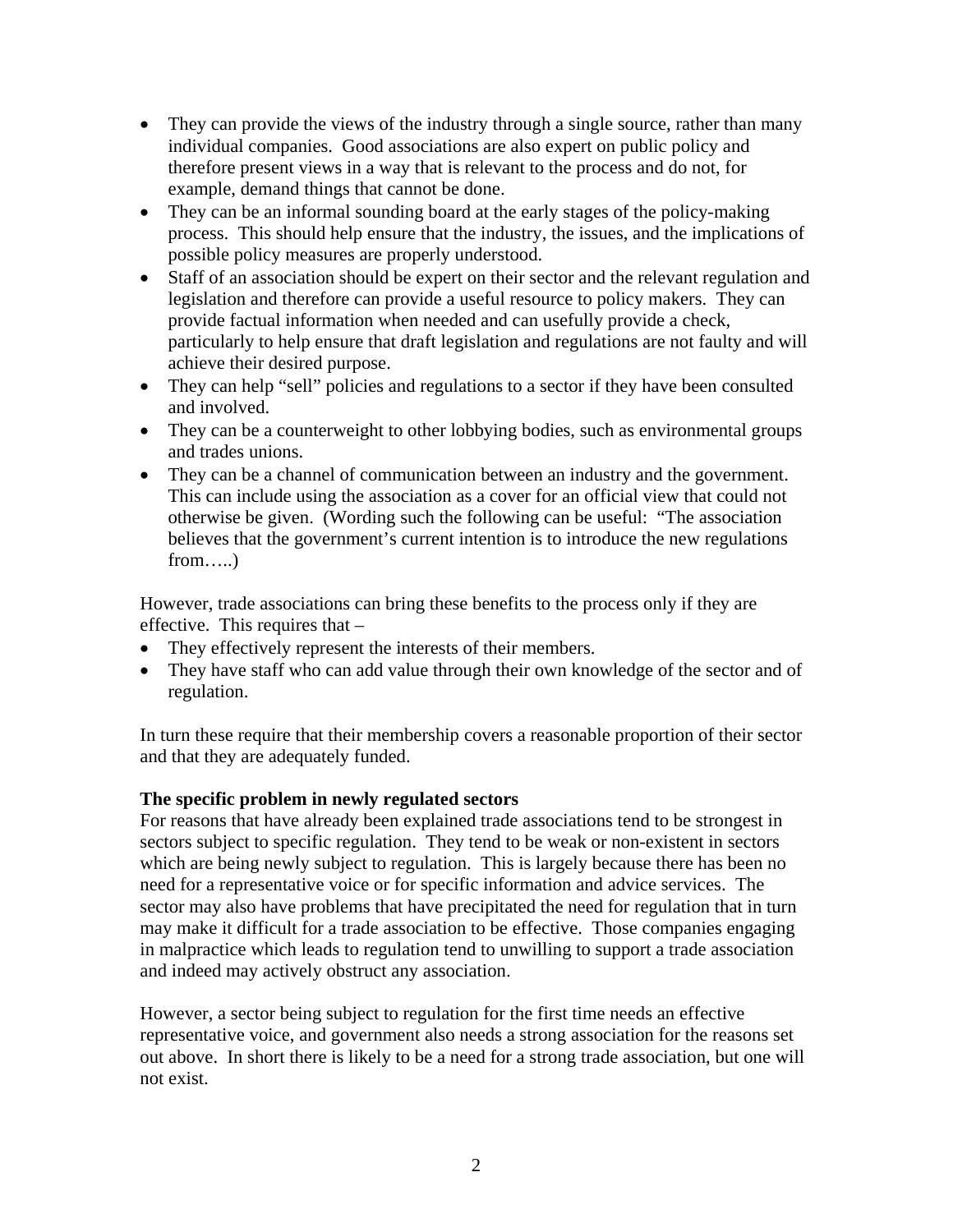In such circumstances efforts will be made by some of the market participants to establish a new association or to strengthen an existing one. Such attempts generally fail for one or more of several reasons –

- In the case of an existing association the staff are not capable of doing what is now required.
- Most businesses will not understand the need for a strong association, and therefore will not be prepared to finance it, until it is too late.
- The distrust between competing institutions cannot quickly be overcome in such a way as to allow the association to have effective leadership from its members.
- There is lack of understanding about how to establish a trade association even if there is a willingness to do so.

There generally needs to be a kick-start which requires significant funding – more than is likely to be available from potential members in the short term. The funding is likely to be a minimum of £50,000 a year and more realistically £100,000 a year. This sum has to be sufficient to allow the employment of a top quality director part time and the establishment of a website (all the infrastructure a modern trade association needs). This funding can come from one of four sources –

- A group of large companies in the sector. This is possible only where the sector has a group of relatively large companies willing and able to provide the necessary finance. This model was followed in the establishment of the Council of Property Search Organisations – an association was needed because of the introduction of home information packs. It is also being followed in the establishment of the Employment Related Services Association.
- A large customer or supplier who recognises the need for a strong trade association and for whom it is worthwhile to provide the necessary financial support. This model was followed in the establishment of the Organisation for Adult Trades and Services where the financial support came from a significant customer – the Festival of Erotica. That association eventually collapsed because the sponsor wanted total control. The model was used more successfully in the establishment of the Association of Independent Financial Advisers where the financial support came from the life offices that obtain business from financial advisers.
- An individual willing to run the association and take the financial risk in so doing in the hope that the association will become viable in the longer term. This model has been used in the establishment of the Association of Labour Providers.
- The government or a regulatory body. In some sectors (financial services and communications for example) regulators do this to some extent by funding practitioner panels. Where a new regulatory regime is being established funding may be available to support a new association as part of the cost in establishing the regulatory regime.

## **Management and administration of a new association**

There is now a fairly well trodden route that can be followed to establish a new association.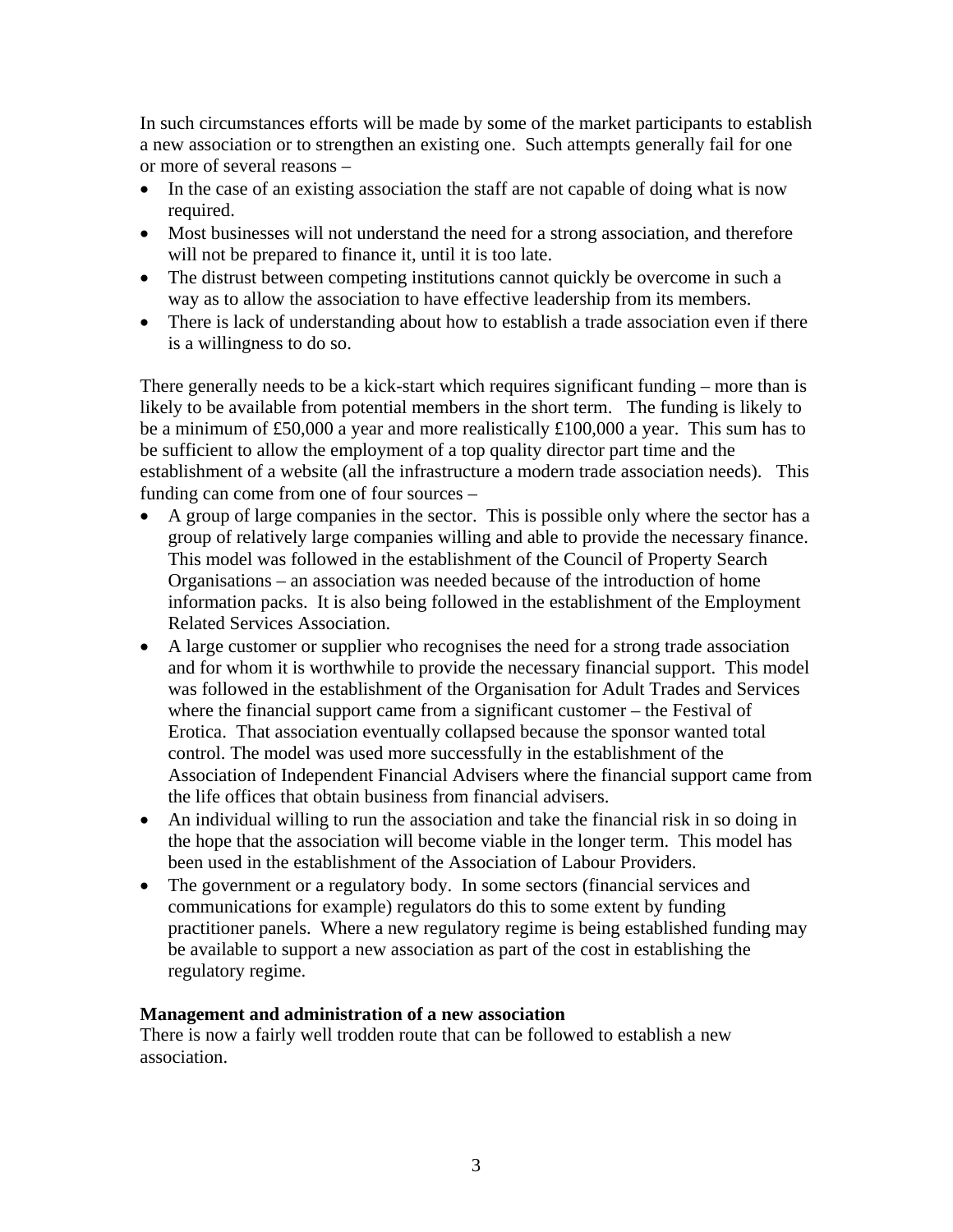The first stage is to adopt a standard, four page, constitution for a new trade association that has worked effectively for a number of associations (including the Council of Mortgage Lenders, the Association of Independent Financial Advisers, the Organisation of Adult Trades and Services, the Council of Property Search Organisations and the Association of Labour Providers). The basic features of this are –

- The association is unincorporated.
- Management is in the hands of an executive committee to which everything is delegated.
- The executive committee has power to appoint a director.
- Transitional provisions set out the names of the initial executive committee (to serve until the first AGM) and the initial subscription scale.

This constitution can then be used as the basis for a modest "prospectus" which should be sent to all companies in the sector inviting them to join.

The modern association can be run entirely on a virtual basis. There is no need for a physical office or administrative staff. The necessary infrastructure comprises –

- A virtual office giving an address and telephone answering service (available for £50 a month from the London Center).
- A website as the means of communication to members and the outside world (set up cost about £2,000 and perhaps £1,000 a year to manage).
- The use of e-mail as a means of communication with members.
- Borrowing or hiring meeting rooms as necessary.

Where a new association is of significant size then it may be necessary to have administrative support. This can be provided by another trade association, preferably in a related field, or by a specialist association management company such as Kingston Smith Association Management or Associa. However, this is likely to cost a minimum of £20,000 a year.

Adopting this approach means that the Association has no fixed costs and no commitments. The need for trade association services will change rapidly as a new regulatory regime is put in place. It might be appropriate after a few years for the new association to be absorbed into a larger one, to merge with another, to expand rapidly or even to close down. This approach allows such developments to take place at minimal cost.

#### **Leadership of the Association**

A new association, particularly one that has to deal with a major new regulatory regime, needs exceptional leadership, which has the necessary experience and standing to "hit the ground running". This can be provided only by an experienced trade association professional or someone else with the necessary public affairs experience. Generally, the position can be part time – one or two days a week, and a rate of between £500 and £1,000 a day is reasonable.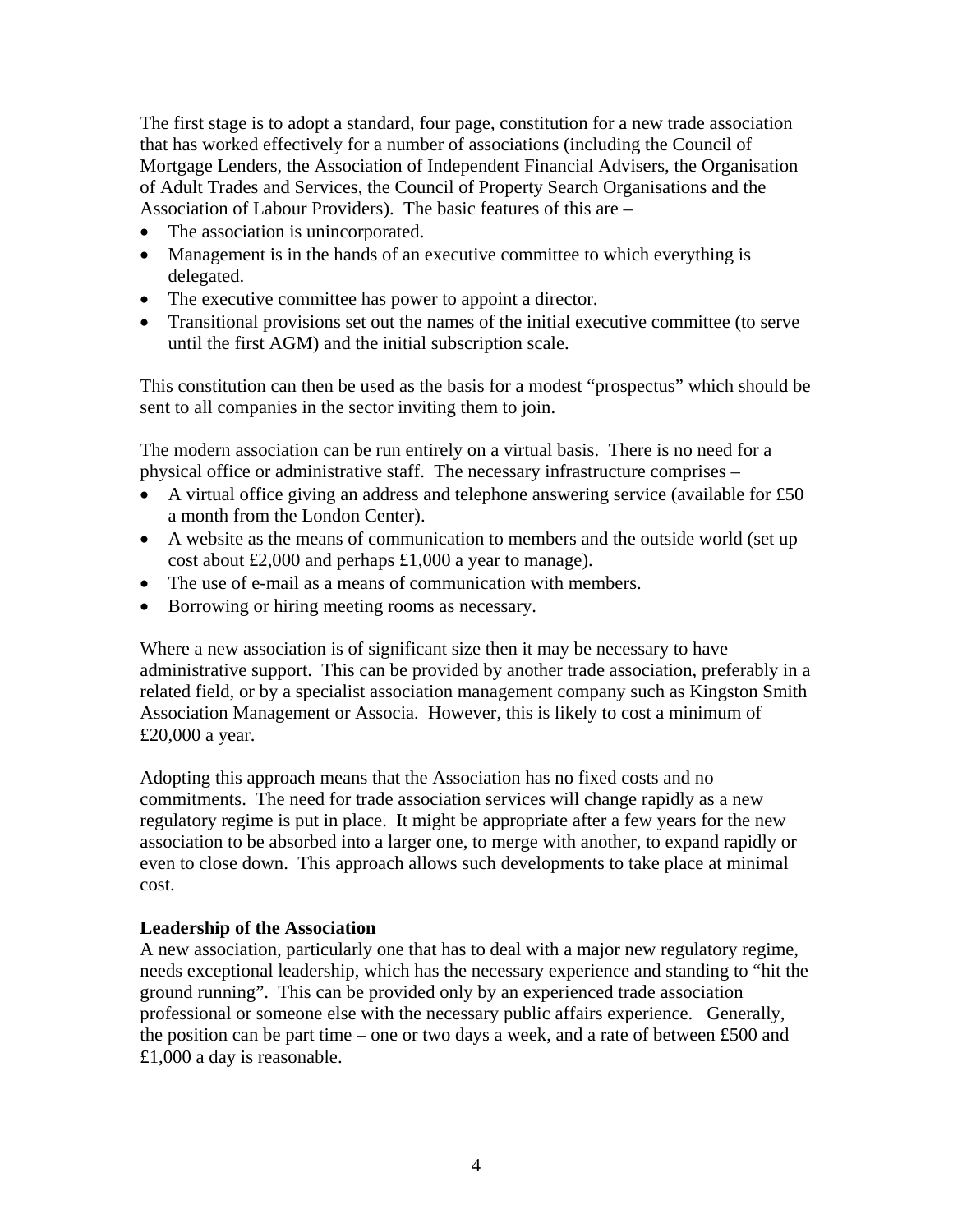Such a person can be the director with the chairman coming from a member – but only if there is such a person who can command the respect of the whole industry and who will be an effective chairman. Increasingly, the director role is combined with that of chairman, particularly where there is no ideal candidate from within the industry. The association is therefore run by an executive chairman. This model has worked well in the Accident Management Association (chaired by Tony Baker, former Deputy Director General of the Association of British Insurers), the Council of Property Search Organisations (chaired by Fiona Hoyle, former Senior Legal Adviser to the Council of Mortgage Lenders) and the Association of Labour Providers (chaired by Mark Boleat, former Director General of Association of British Insurers).

There is a third model, an independent chairman combined with a professional director. This can work only if the two people get on and the necessary funding is available – although there may be some people willing to do the chairmanship on a pro bono basis.

#### **How government can help a newly established association**

The first question for government or a regulator is whether there is a need for a strong trade association to help ensure that public policy objectives are achieved. This is a judgment call.

If there is a need the next question is how can the association be established or strengthened. This requires some knowledge of the industry and the people in it. The necessary work can be done in-house or through a modest consultancy exercise (£5,000 - £10,000 depending on the sector).

Based on this exercise officials or ministers can adopt one of four courses of action –

- Persuade an existing association in a related field to take on the task.
- Where the industry is relatively concentrated persuade the chief executives of the large companies of the importance of having a strong trade association and ask them to commit the necessary resources, including funds.
- Where there are significant customers or suppliers persuade them to provide the funding.
- If neither of the above is feasible provide the necessary start-up funding on the basis of a scoping report (which should be an extended version of the report mentioned in the previous paragraph).

Officials may also be able to help by pointing the industry towards suitable consultants or potential chairmen where an external chairman is necessary.

When an association has been established there is some concrete help that can be given to help "sell" the association to its actual and potential membership and to convince the executive committee members that they are involved in an important organisation –

- Making available meeting rooms free of charge.
- Officials offering to attend part of executive committee meetings to brief the committee on developments and discuss issues.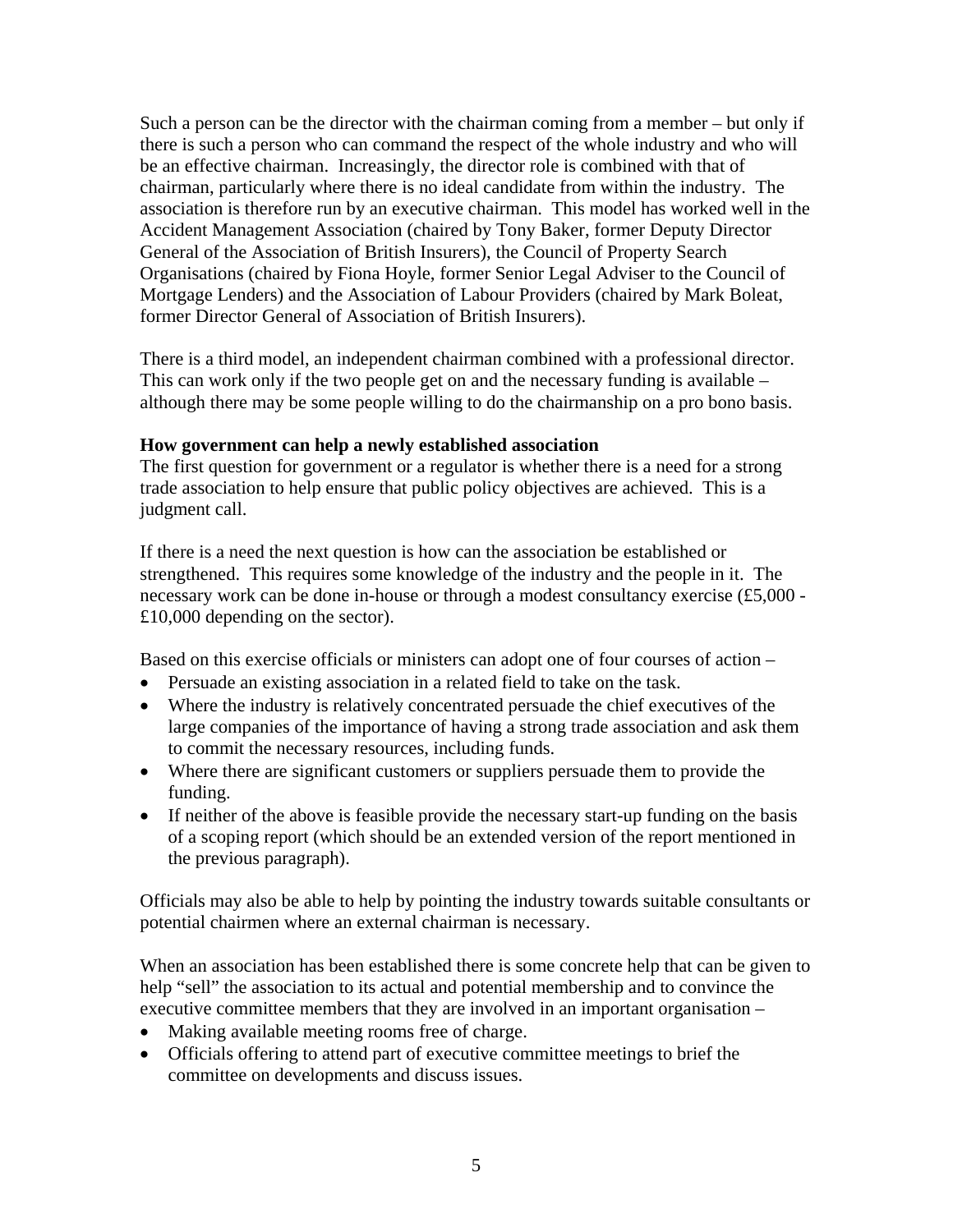- The Minister offering to meet the Association or speak at any meeting it may organise.
- Appropriate mentions of the association in speeches and policy documents.
- Providing as much help as possible on a day-to-day basis to the director of the association.
- Ensuring that other government departments and stakeholders are aware of the new association and that it can be of help to them.

There is a chicken and egg problem here. This sort of help can be given only if the association is effective – but such help may well be essential in order to make the association effective. Judgment is needed here.

#### **Concluding comments**

The good trade association makes a vital contribution to the policy-making process and should be seen by officials as a valuable resource. They are particularly needed in areas being subject to major policy or regulatory actions, but in such areas any trade associations are likely to be weak and ineffective.

A good association does not materialise because there is a need for it, even if the industry wants it and is willing to pay for it. There is a need for leadership and a role for government at least as acting as a catalyst and possibly taking a more interventionist role. The benefits to the policy-making process should be substantial and the costs modest if not minimal.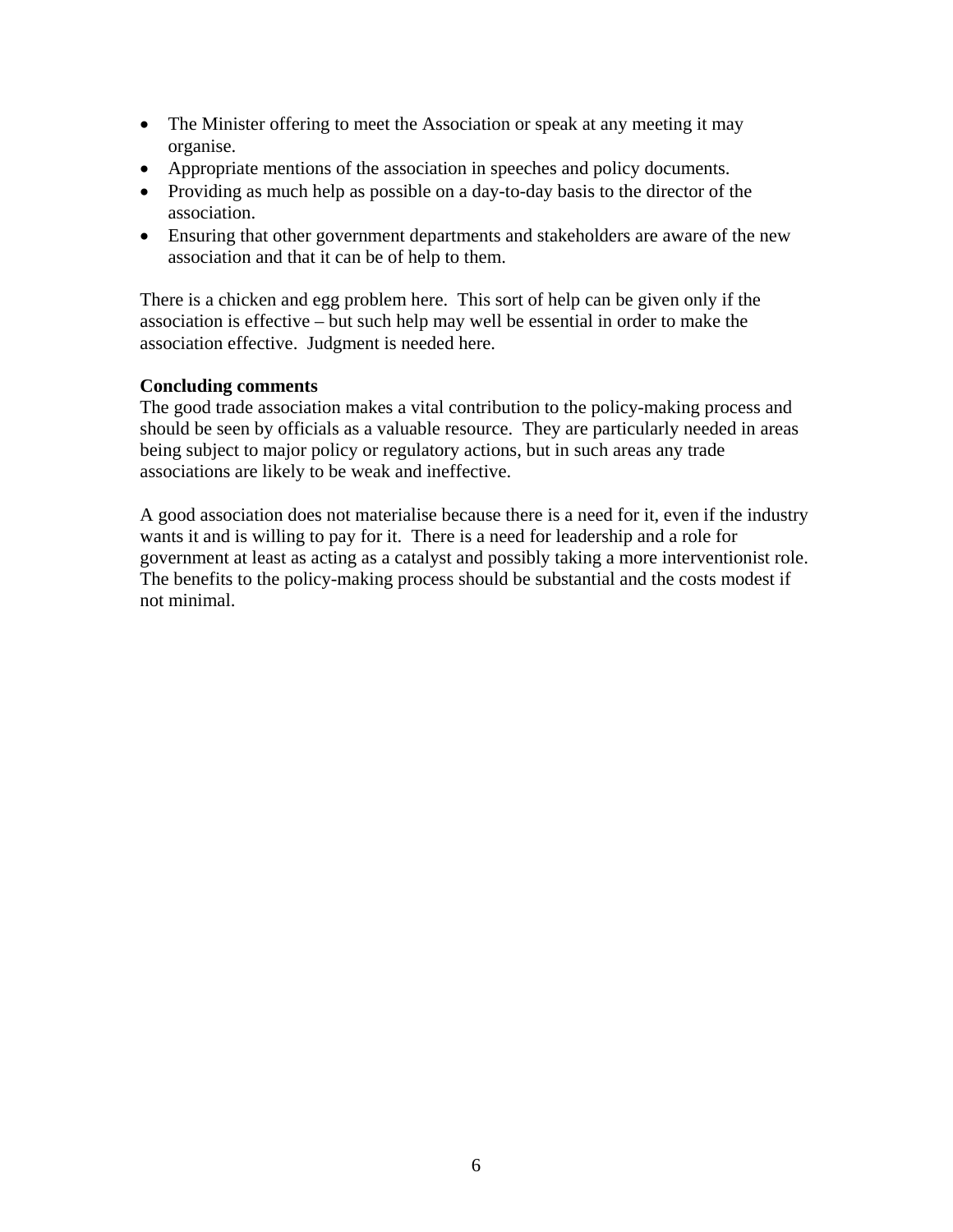# **Appendix**

# **Case study – Association of Labour Providers**

This case study previously explains how, with the support of Defra, the Association of Labour Providers developed from nothing to a fully effective trade association within a few months in 2004.

## **The need for an association**

For some years there has been extensive malpractice in the provision of contract labour to the food industry. Beginning in 2003 attempts were made to deal with the issue through an industry coalition under the auspices of the Ethical Trading Initiative and driven to a large extent by the trades unions. The chosen policy measures were a binding code of practice, enforced through the supermarkets, and pressure for legislation through a private member's bill. In fact, the Morecambe Bay tragedy led to the private member's bill becoming law. The labour providers, at whom such measures were aimed, were scarcely involved in the process, just one labour provider participating in the policy debate.

In fact there was an existing association that should have been representing the interests of labour providers. The Recruitment and Employment Confederation (REC) is a large national trade association whose members include labour providers. However, the REC chose to ignore the issue, partly because it did not want to be seen to be involved in the "gangmaster" issue and partly because it failed to understand the importance of the issue to its members. The REC was invited to get involved by a number of parties but declined – until very late in the day and then only half-heartedly.

## **The establishment of the Association**

Defra was conscious of the need to involve the industry in the policy debate and took the initiative by arranging meetings of labour providers in East Anglia. This was done with the assistance of Dr Jennifer Frances, the leading academic on the subject. Dr Frances in turn took the initiative to invite Mark Boleat, a trade association consultant, to attend a meeting of labour providers in Cambridge in January 2004 and to outline the steps that would have to be taken to establish a trade association. Mark Boleat saw the need and potential for a trade association and offered to establish one and run it for a limited period as executive chairman, working at risk.

The Association was duly established by 18 companies. It adopted the standard constitution for a new association, acquired an accommodation address and telephone answering service and established a website. It was up and running and reasonably effective within two weeks of the decision being made to establish it. However, the 18 companies contributed under £10,000 in subscription income and no financial support was forthcoming from the supply chain or Defra. The Association needed to increase membership rapidly in order to become viable. It failed to do this, partly because potential members did not understand the need for an association, partly because no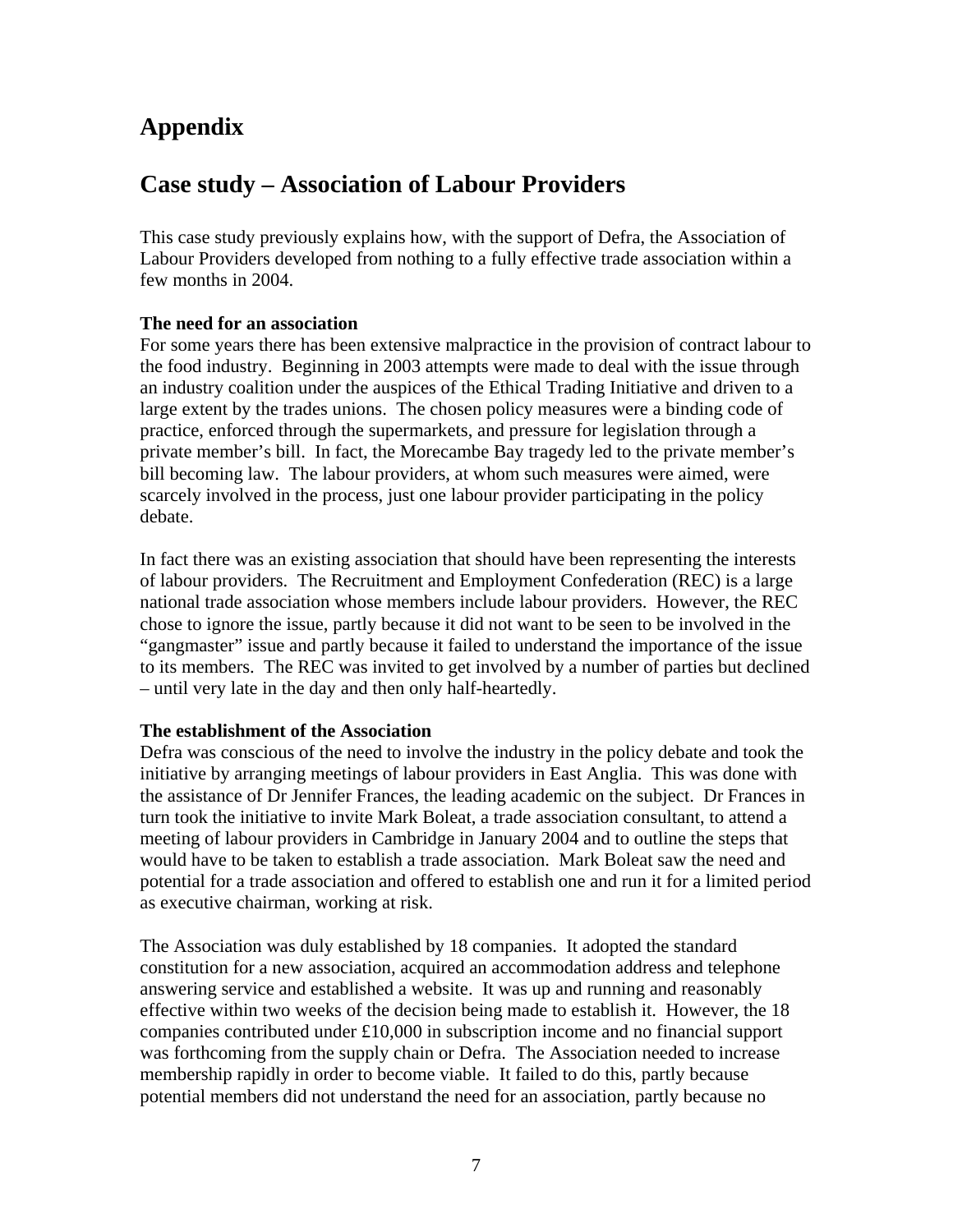resources were available for marketing and partly because of concern about the activities of some of the members of the initial Executive Committee.

However, the need for an association was growing as the industry coalition was finalising the code of practice and, as a result of the Morecambe Bay tragedy, the government's decision to adopt the private member's bill to regulate labour providers. The Association quickly and effectively became involved in the policy debate by drawing on the practical experience of the members, the knowledge of Dr Frances (who served as an unpaid adviser to the Executive Committee) and the trade association experience of the executive chairman.

## **Support for the Association**

Defra gave as much practical support as possible –

- Meeting rooms were made available free of charge for Executive Committee meetings.
- Defra officials attended meetings of the Executive Committee and freely joined in the discussion on the major issues.
- Defra ministers made themselves available to meet the Chairman and the Executive Committee.
- Defra officials readily responded to any requests for information and advice from the Association.
- Defra effectively promoted the association to other government departments and stakeholders.

The Association failed to attract the critical mass of members needed to make it viable, raising just £17,000 of subscription income in the first year. It was kept afloat by the Chairman working on a pro bono basis.

The fortunes of the Association improved early in 2005 due to further Defra support and also support from the supply chain. Defra was able to use funding available to implement the Gangmasters (Licensing) Act to give financial support to the Association for two projects –

- A greatly enhanced website including a member only section.
- A membership campaign run by a consultancy.

By this stage the Association had published a useful series of briefs for its members on topical subjects and also provided a limited range of services such as insurance and a stakeholder pension scheme. It was seen to be an effective and efficient association.

At this time supply chain support also materialised. A number of the major supermarket groups strongly encouraged their suppliers to use only labour providers that were members of the Association.

The combination of these factors led to the number of members increasing from 46 at the beginning of 2005 to 112 by the end of June, with subscription income running at a little under £50,000.